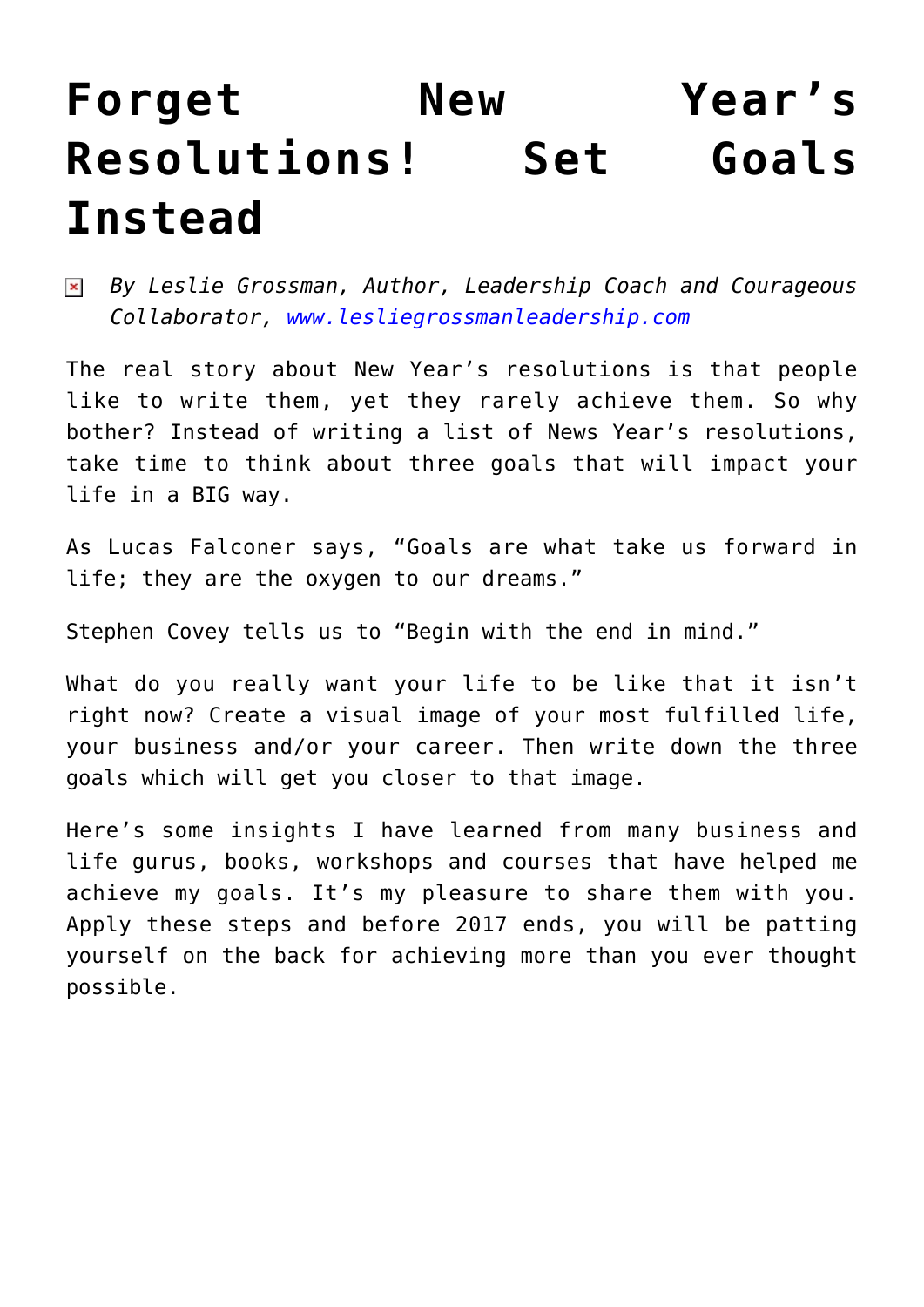

**1. Set no more than 3 goals at one time.** The brain seems to absorb information most effectively when it is presented in threes. Writers know this and usually present only three major points to impact the reader. And so it is for all of

us. Identify the three goals you most want to achieve and it will enable your brain to embrace these goals and move forward.

**2. Develop a strategic plan for each goal.** List the action steps you will take to reach each goal and create the desired timeline to achieve each step and mark it on your calendar.

**3. Identify an accountability partner.** This works especially well if your accountability partner has also set goals and you can work together to support each other on your journeys. Check in weekly or every other week to discuss how you are each doing, what are the roadblocks and how to find detours when life gets in the way. Being accountable is important.

**4. Be prepared to forgive yourself if your timeline was a little ambitious**. Many goals take longer to achieve than we expect. That's okay. Don't give up on the goal if it is important to you. Along with action, patience is required to achieve our goals.

**5. FOCUS.** The most important five-letter word to ensure you reach your goals is F-O-C-U-S. What we focus on is what we get. Always focus on want you want to achieve…NOT on what you